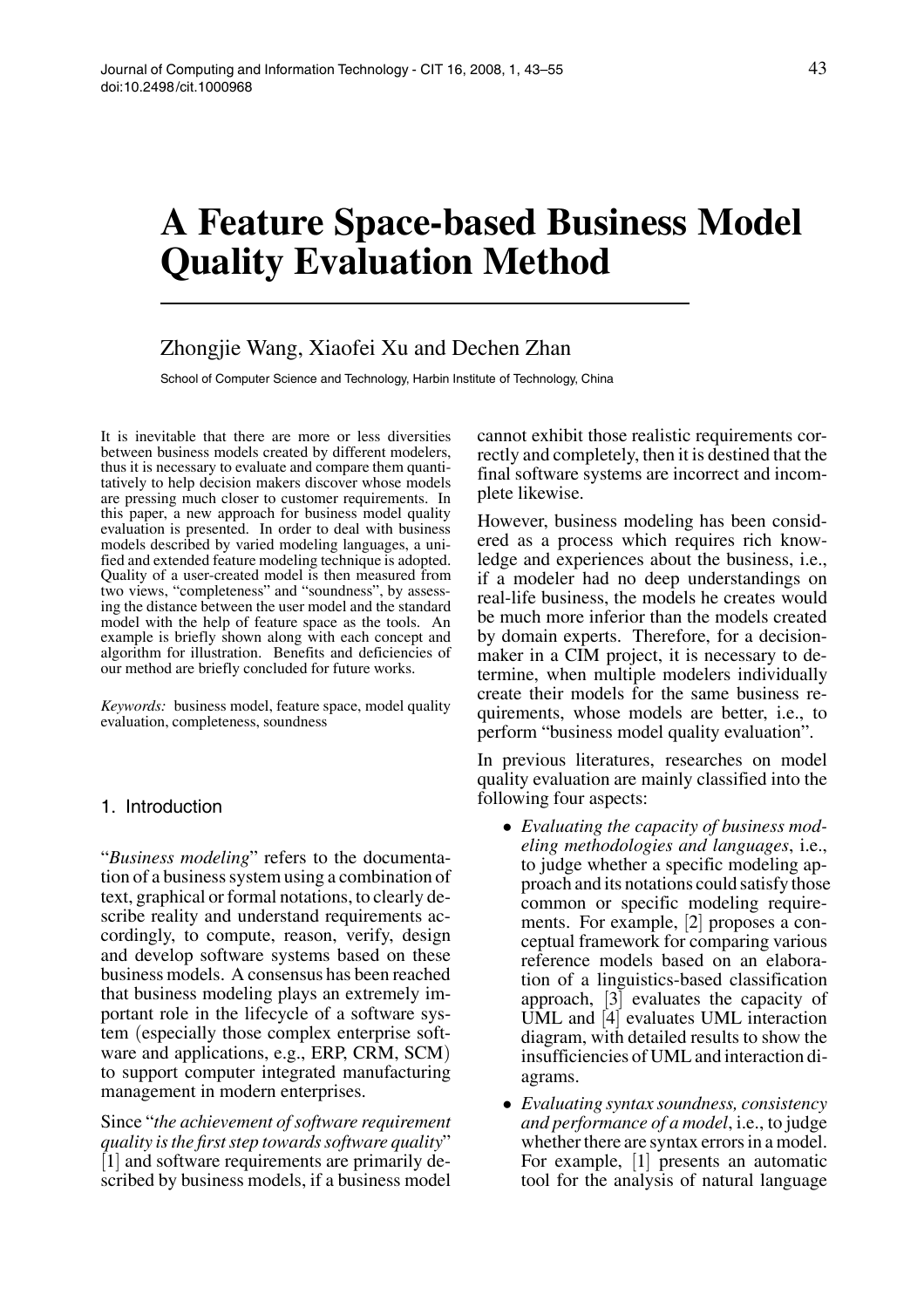requirements documents to be used for detecting and removing defects that could cause errors in the transition to formal models. For UML-type models, a tool named DesignAdvisor was developed specifically in [5] to analyze and measure the "goodness" of large, complex UML models. [6] adopts the *scenarios* concept to evaluate the description of requirements. Aiming data models, [7] presents a set of quality factors (e.g., Simplicity, Completeness, Correctness, Integrity, Flexibility, etc) and the corresponding proposed metrics.

- *Evaluating semantics soundness and performance of a model*, e.g., for workflow models, identifying exceptional paths [8], verifying authorization reasonability [9], checking whether there are invalid paths [10] or whether the synchronization feature might be preserved at runtime [11], etc. In these approaches, semantics performance is usually verified by simulation, and semantics soundness is usually verified by rule-based logical reasoning.
- *Evaluating runtime feasibility of a model*, e.g., estimating the cost and benefit of an e-business model from an economic value perspective [12], judging whether a supply chain model has sufficiently quick response time and low operation cost [13], etc.

In above four aspects, the first one deviates from our subject (we focus on the quality of models instead of the modeling methodologies), the second one emphasizes syntax forms of the models, while the third and fourth ones focus on semantics quality.

Most of these approaches usually aim at some specific quality features of a specific model and the assessment results just reflect some deficiencies in the model. However, many quality factors could only be obtained after comparison (with a standard model), e.g., completeness of a model; in addition, if there are no flaws on syntax, semantics and performance in two models, how to judge which one is better? Unfortunately, most of the above approaches have neglected such situation.

Considering from another viewpoint, we may see that the above methods have provided different quality indicators of whose metrics is quite related to the concrete forms of the models to be qualified, which makes their application scopes limited and there is a lack of a uniform evaluation method for any forms of models.

Firstly, we consider the issue "*model comparison*". Currently, most popular modeling approaches have already discarded the "from scratch" modeling way; on the contrary, after long-term accumulation domain experts have gathered and summarized those general knowledge in each business domain and gathered rich domain models; when a concrete model is required to be established, modelers may directly start from the domain model to carry on some revisions according to specific requirements. This approach is shown in Figure 1.



*Figure 1.* Generating concrete business models from domain models and user requirements.

A model may be considered as a set of *model elements* and *relationships* between them, the latter of which may be considered and described as a set of rules or constraints on the former. Evaluating the quality of a *user business model* (*U*) is comparing it with the *domain business model* (D) and *specific requirements* (R) to see whether *U* contains necessary model elements in D and R (*completeness*) and whether the elements in *U* satisfy the constraints prescribed in D and R (*soundness*), in a word, it is quantitative calculating the distance between *U* and D∩R. In the following discussions, we call D∩R a *standard model* (*S*).

Secondly, we consider the issue "*uniform model evaluation method*". Because there are tens of modeling languages with different notations and forms, and in order to design a general model evaluation method, there must be a uniform model format. In this paper, we try to transform various business model styles into the form of feature space, and then adopt some concepts*/*methods in traditional feature modeling as the tool to discuss where the distance between *U* and *S* might exist to propose the concrete metrics for completeness and soundness for quality evaluation.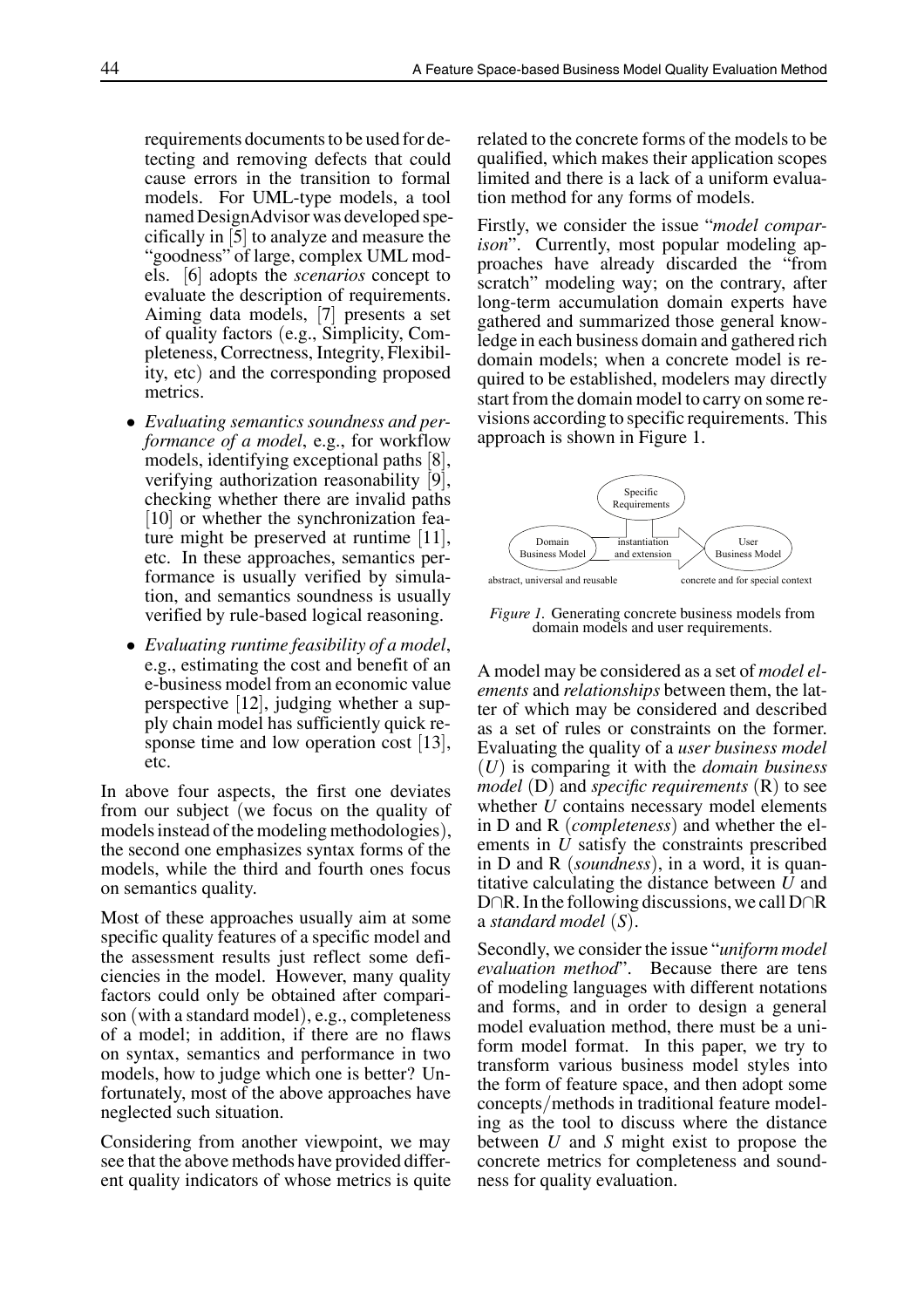The rest of this paper is arranged as follows. In Section 2, extended feature modeling method is briefly introduced. In Section 3, feature spacebased model quality evaluation method is elaborately proposed with a practical case. The conclusion is given in Section 4.

#### 2. Feature-oriented Business Model

As mentioned above, a business model is composed of a set of business elements and a set of relationships between these elements. Relationships between elements are classified into three types, i.e., *composition*, *generalization* and *dependency*, in which *composition* organizes business models as hierarchical structure, *generalization* makes models reusable in different application scenarios and *dependency* describes semantics associations between the elements.

The reason why we import and extend the featureoriented modeling techniques  $[14][15][16]$  is that it has the ability to describe the three relationships in models.

#### 2.1. Feature and Feature Space

*Feature* is an ontology that is used to describe the knowledge of external world, and is represented as "*Terms*" or "*Concepts*" used to describe the services supplied by a specific business domain, e.g., *business processes*, *business activities*, *business objects*, *states attributes* and *operations*, etc.

Features are hierarchical, i.e., there is a *composition* relationship, or "*whole-part association*", between parent and child features. According to this property, related features are organized as a multi-layer feature space, denoted as  $\Omega = \langle F, \rangle$  $D >$ , in which *F* is feature set and *D* is the set of feature dependencies between features in *F*.

Ω is usually represented as the form of *feature tree*, where there is one and only one root feature  $f_{\text{root}}$  and  $child(f)$ ,  $parent(f)$ , ancestor $(f)$ , *descendant*(*f* ) and *sibling*(*f* ) are used to denote *f* 's child feature set, parent feature set, ancestor feature set, descendant feature set and sibling feature set, respectively.

A *feature item* is an instance of a feature, describes the feature's one possible value under a given business environment, and reflects the variability of the feature. Let *dom*(*f* ) denote the set of all feature items of feature  $f$ , which is called the "*domain*" of *f*. For  $\forall \tau \in dom(f)$ ,  $\tau$  is called a value of  $f$ . A feature is an abstraction of all its feature items, and there exists a generalization-instantiation association (GIA) between a feature and its items.

The instantiation of a feature *f* is the process of choosing a proper feature item from  $dom(f)$  for  $f$  to satisfy a specific semantics context, denoted as  $\tau(f)$ . Similarly, by instantiating a feature vector  $Y = (f_1, f_2, \ldots, f_n)$ , we can get an instance of *Y*, denoted as  $\tau(Y)$  =  $(\tau(f_1), \tau(f_2), \ldots, \tau(f_n)),$  in which  $\tau(f_i) \in$  $dom(f_i)$ ,  $1 \leq i \leq n$ . If we instantiate each feature  $f_1, f_2, \ldots, f_n$  in  $\Omega$ , we can get one of Ω's instance, denoted as *t*(Ω). All the instances of Ω constitute Ω's instance set  $T(\Omega)$ . It is easy to know that  $T(\Omega) \subseteq \text{dom} f_1) \times \text{dom}(f_2) \times \ldots \times$ *dom*( $f_n$ ), and  $\forall t \in T(\Omega)$ ,  $t = (\tau_1, \tau_2, \ldots, \tau_n)$ , in which  $\tau_i \in dom(f_i)$  is the projection of *t* on  $f_i$ , also denoted as  $t[f_i]$ . *t*'s projection on feature set *X* is denoted as *t*[*X*].

Figure 2 shows the feature space of a business model for "*Account Receivable Management*" in Enterprise Resource Planning (*ERP*) domain, Table 1 lists all the features and feature items in this model and Table 2 shows some of feature dependencies contained in the model. Due to limited space, here we only show those functional features (e.g., business process and business activities) and "*execution order*" relations between them.

#### 2.2. Feature Dependency

In a feature space  $\Omega = \langle F, D \rangle$ , *D* is the dependency set between features in *F*. As presented in our previous publications [16][17], a *feature dependency* (*FD*) is defined as the relationships between two related features in a feature space. According to the structural and semantic relationships between two features, FD can be classified into five types:

- *Whole-part Association* (WPA)
- *Feature Integrity Dependency* (FID)
- *Feature Value Dependency* (FVD)
- *Feature Multi-value Dependency* (FMVD)
- *Feature Semantics Dependency* (FSD)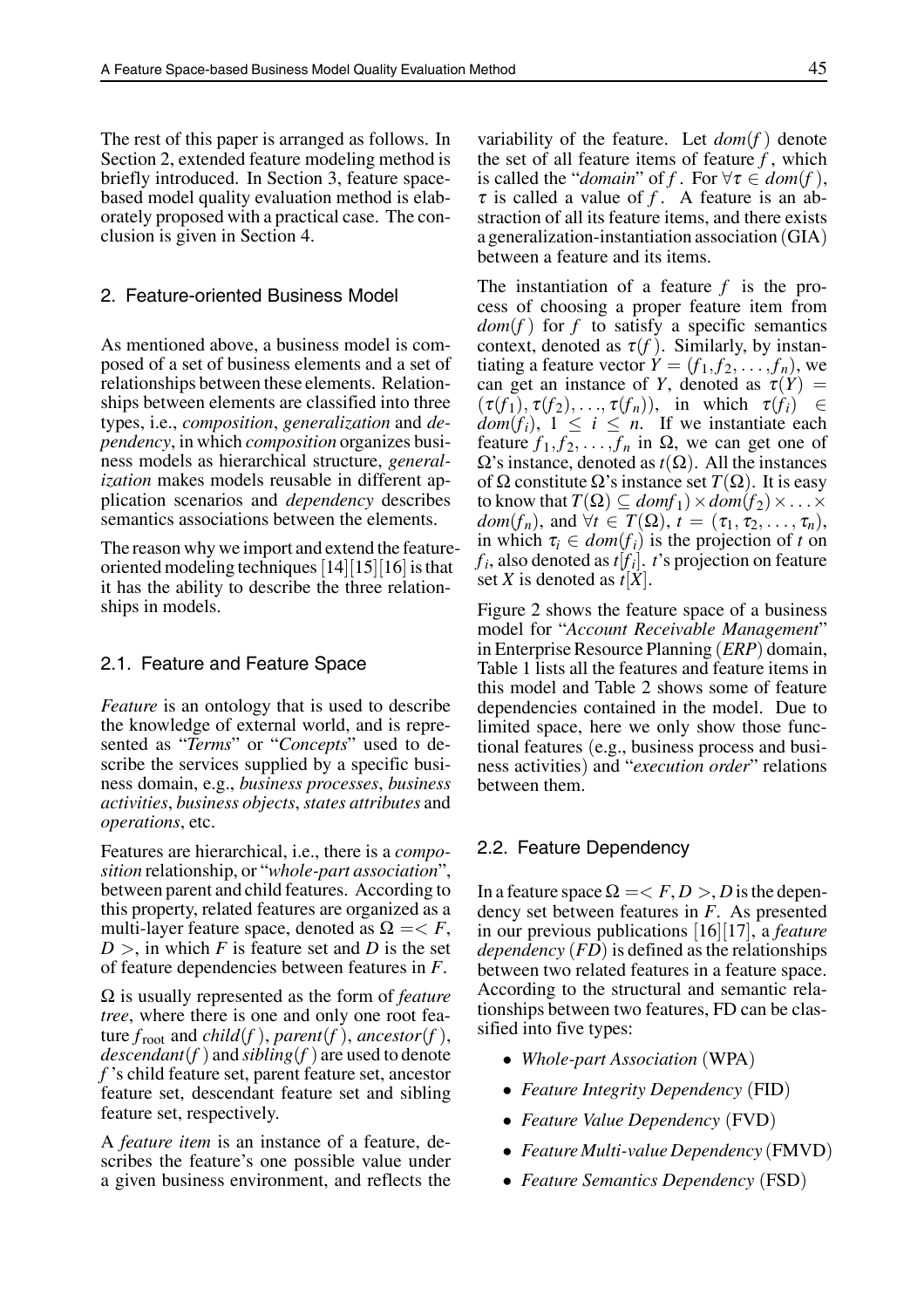

*Figure 2.* Feature space for "Account Receivable Management" business model.

WPA is the simplest FD and represents *fixed composition relationship* between child and parent features and explicitly behaves as the parentchild structure.

FID is a dependency between a feature *f* and its child feature set *Y* (i.e.,  $Y = child(f)$ ), denoted as  $f \rightarrow Y$ . It describes whether each feature in *Y* would be selected as an essential part of *f* 's instance when *f* is instantiated. According to the number of features that are selected for *f* 's instantiation, there are four types of FIDs, i.e., *mandatory FID*, *optional FID*, *single-selection FID* and *multiple-selection FID*, denoted as  $f \vert^M \to g$ ,  $f \vert^O \to g$ ,  $f \vert^S \to Y$ ,  $f \vert^T \to Y$  respectively.

- Mandatory FID  $(f \mid M) \to g$ : no matter which instance *f* is instantiated, *g* is always necessary;
- Optional FID  $(f |^{O} \rightarrow g)$ : *g* is necessary for some instances of*f* , however, for other instances of *f* , it is unnecessary;
- Single selection FID  $(f \mid S \to Y)$ : for each instance of *f* , there is one and only one feature for which *g* is necessary;
- Multiple selection FID  $(f | T \rightarrow Y)$ : for each instance of  $f$ , there are possibly multiple features for which *g* is necessary;

For example, in Figure 2, from the above definitions we have  $(1) f_1 \vert^M \rightarrow \{f_{12}, f_{13}, f_{15}, f_{19}\}$ because  $f_{12}$ ,  $f_{13}$ ,  $f_{15}$ ,  $f_{19}$  are all necessary for  $\tau_{11}$ ,  $\tau_{12}$  and  $\tau_{13}$ ;  $(2)f_1|^0 \rightarrow \{f_{11}, f_{14}, f_{16}\}$  because  $f_{11}, f_{14}, f_{16}$  are only necessary for  $\tau_{13}, \tau_{12}$ and  $\tau_{13}$  respectively;  $(3) f_1 \vert^S \rightarrow \{f_{17}, f_{18}\}$  because only one of  $f_{17}$  and  $f_{18}$  may be required by  $\tau_{13}$  at the same time; (4)  $f_3$   $\Big|^{T} \to \{f_{33}, f_{34}, f_{35}\}.$ FID can be regarded as the dependencies between the "*Values*" of parent feature and the "*Type*" of its child features, therefore it is called "*Value-type*" dependency, i.e., one feature item of parent feature determines which of child features are the essential parts of the parent feature. FID depicts the structural integrity relationships between parent and child features.

FVD and FMVD both depict the restrictions that must be satisfied when different features are instantiated, therefore they are called "*Valuevalue*" dependency, i.e., the instances of one feature set uniquely or multiply determine the instances of another feature set. They generally appear between sibling features.

We use  $X \rightarrow Y$  to denote the FVD between X and *Y* and call "*Y feature value dependent on X*". Similarly,  $X \rightarrow Y$  is adopted to denote the FMVD between *X* and *Y*.

For example, in Figure 2, when  $f_1$  is instantiated as  $\tau_{11}$  or  $\tau_{12}$ ,  $f_2$  must have the value  $\tau_{21}$ , and when  $f_1$  is instantiated as  $\tau_{13}$ ,  $f_2$  must have the value  $\tau_{22}$ , therefore we have  $f_1 \rightarrow f_2$ .

Similar to functional dependency in relational model, FVD and FMVD also have the characteristics of *Reflexivity*, *Augmentation*, *Transitivity*, *Pseudotransitivity*, *Union* and *Decomposition*, etc. According to Armstrong Axiom [18], we can get a feature set *X*'s closure on FD set *D*, denoted as  $X+$ , which contains all the features that directly or indirectly depend on features in *X*.

FSD refers to the semantics association between features. It is irrespective with the values of features, and it represents constraints between the *type* of related features, i.e., a "*Type-type*" dependency. FSD is essentially a set of constraints with the following possible types:

• RBAC rule [19] in business process model describes the responsibility constraints between roles and activities, i.e., only when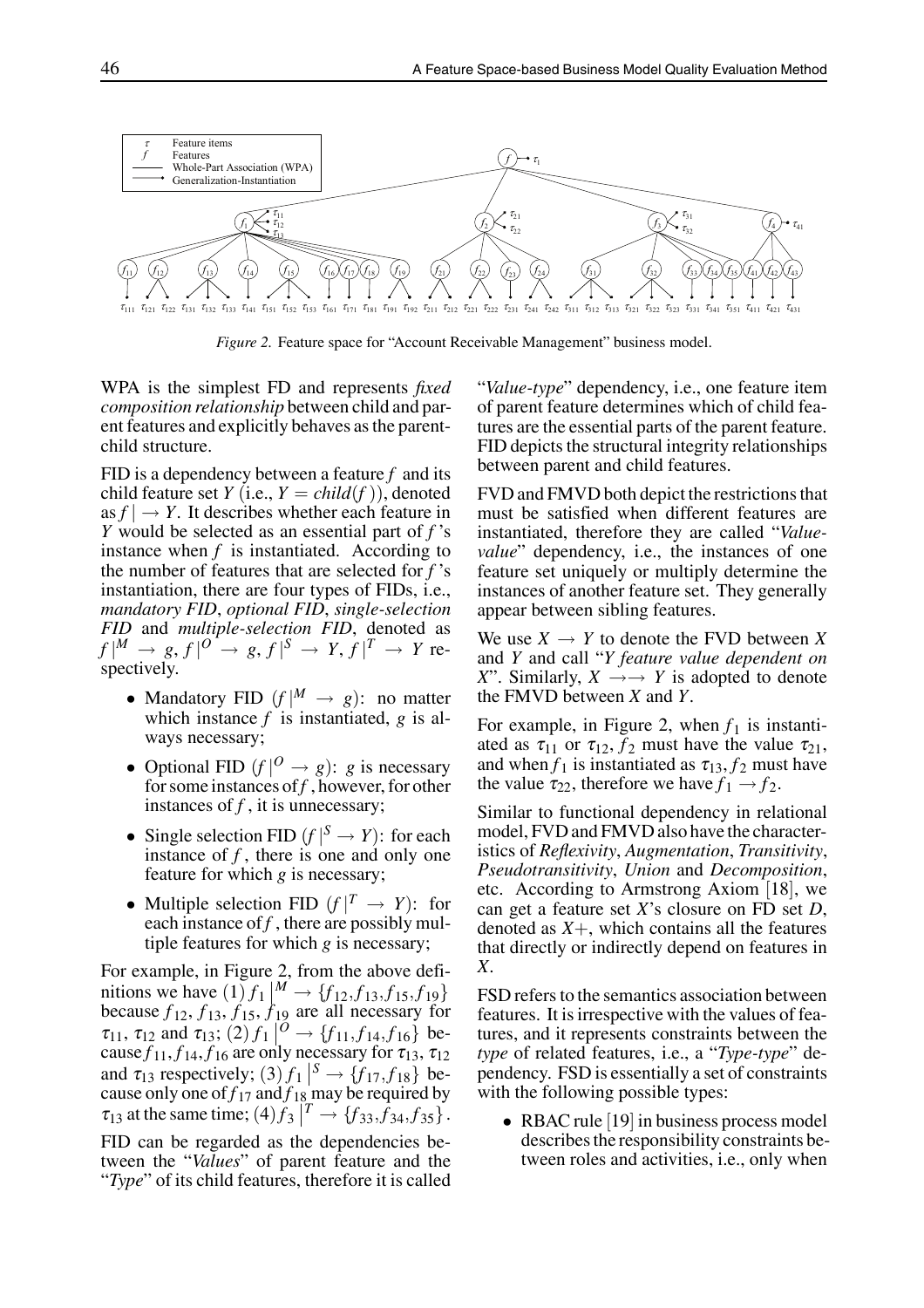|         | Business process features                |                                          |             | Business sub-process features   |                                                                                                                                                                                                                    |          | Business activity features                                    |                                                                                                                                        |  |
|---------|------------------------------------------|------------------------------------------|-------------|---------------------------------|--------------------------------------------------------------------------------------------------------------------------------------------------------------------------------------------------------------------|----------|---------------------------------------------------------------|----------------------------------------------------------------------------------------------------------------------------------------|--|
| Feature | Feature<br>name                          | Feature<br>Items                         | Feature     | Feature<br>name                 | Feature<br>items                                                                                                                                                                                                   | Feature  | Feature name                                                  | Feature items                                                                                                                          |  |
|         |                                          |                                          | $f_1$       | Manage<br>account<br>receivable | $\tau_{11}$ : Account<br>receivable<br>for one<br>domestic<br>order<br>$\tau_{12}$ : Account<br>receivable<br>for multiple<br>domestic<br>orders<br>$\tau_{13}$ : Account<br>receivable<br>for one<br>export order | $f_{11}$ | Receive<br>Letter of<br>Credit $(L/C)$<br>from bank           | $\tau_{111}$ : Get Letter of Credit (L/C)<br>from bank                                                                                 |  |
|         |                                          |                                          |             |                                 |                                                                                                                                                                                                                    | $f_{12}$ | Create<br>account<br>receivable                               | $\tau_{121}$ : According to the records for<br>shipping<br>$\tau_{122}$ : According to the orders                                      |  |
|         |                                          |                                          |             |                                 |                                                                                                                                                                                                                    | $f_{13}$ | Query<br>account<br>receivable                                | $\tau_{131}$ : By period<br>$\tau_{132}$ : By customer<br>$\tau_{133}$ : By clerks                                                     |  |
|         |                                          |                                          |             |                                 |                                                                                                                                                                                                                    | $f_{14}$ | Query<br>order/shipping<br>records to be<br>paid              | $\tau_{141}$ : Query order/shipping<br>records to be paid                                                                              |  |
|         |                                          |                                          |             |                                 |                                                                                                                                                                                                                    | $f_{15}$ | Create<br>collection<br>plans                                 | $\tau_{151}$ : By period<br>$\tau_{152}$ : By customer<br>$\tau_{151}$ : By clerks                                                     |  |
|         |                                          |                                          |             |                                 |                                                                                                                                                                                                                    | $f_{16}$ | Transform<br>export tax<br>rebate to<br>account<br>receivable | $\tau_{161}$ Transform export tax refund<br>to account receivable                                                                      |  |
|         |                                          |                                          |             |                                 |                                                                                                                                                                                                                    | $f_{17}$ | Documentary<br>bill for<br>collection                         | $\tau_{171}$ : Documentary bill for<br>collection                                                                                      |  |
|         |                                          |                                          |             |                                 |                                                                                                                                                                                                                    | $f_{18}$ | Clean bill for<br>collection                                  | $\tau_{181}$ : Clean bill for collection                                                                                               |  |
|         | Management<br>for accounts<br>receivable | $\tau_1$ :                               |             |                                 |                                                                                                                                                                                                                    | $f_{19}$ | Modify<br>account<br>receivable                               | $\tau_{191}$ : write off according to<br>payment<br>$\tau_{192}$ : Modify according to<br>returning/exchanging/discounting<br>products |  |
| f       |                                          | Management<br>for accounts<br>receivable | $f_2$       | Manage<br>payment               | $\tau_{21}$ : Payment<br>from<br>domestic<br>$\tau_{22}$ : Payment<br>from<br>overseas                                                                                                                             | $f_{21}$ | Receive<br>payment                                            | $\tau_{211}$ : By bank<br>$\tau_{212}$ : By cash                                                                                       |  |
|         |                                          |                                          |             |                                 |                                                                                                                                                                                                                    | $f_{22}$ | Classification<br>of payment                                  | $\tau_{221}$ : Pre-payment<br>$\tau_{222}$ : Normal payment                                                                            |  |
|         |                                          |                                          |             |                                 |                                                                                                                                                                                                                    | $f_{23}$ | Query foreign<br>exchange<br>earning from<br>bank             | $\tau_{231}$ : Query foreign exchange<br>earning from bank                                                                             |  |
|         |                                          |                                          |             |                                 |                                                                                                                                                                                                                    | $f_{24}$ | Create invoice<br>to customers                                | $\tau_{241}$ : According to amount of<br>orders<br>$\tau_{242}$ : According to amount of<br>payments                                   |  |
|         |                                          |                                          | $f_3$       | Debt urging<br>management       | $\tau_{31}$ : Just<br>urging<br>$\tau_{32}$ : Adjust<br>related<br>credits                                                                                                                                         | $f_{31}$ | Analysis of<br>the age of the<br>accounts<br>receivable       | $\tau_{311}$ : According to customer<br>$\tau_{312}$ : According to period<br>$\tau_{313}$ : According to product                      |  |
|         |                                          |                                          |             |                                 |                                                                                                                                                                                                                    | $f_{32}$ | Create notes<br>for urging<br>debts                           | $\tau_{321}$ : By email<br>$\tau_{322}$ : By printed file<br>$\tau_{323}$ : By telephone                                               |  |
|         |                                          |                                          |             |                                 |                                                                                                                                                                                                                    | $f_{33}$ | Adjust credits<br>of customers                                | $\tau_{331}$ : Adjust credits of customers                                                                                             |  |
|         |                                          |                                          |             |                                 |                                                                                                                                                                                                                    | $f_{34}$ | Adjust total<br>amount of<br>account<br>receivables           | $\tau_{341}$ : Adjust total amount of<br>account receivables                                                                           |  |
|         |                                          |                                          |             |                                 |                                                                                                                                                                                                                    | $f_{35}$ | Adjust credits<br>of clerks                                   | $\tau_{351}$ : Adjust credits of clerks                                                                                                |  |
|         |                                          |                                          | $f_{\rm 4}$ | Bad debts<br>management         | $\tau_{41}$ : Bad<br>debts<br>management                                                                                                                                                                           | $f_{41}$ | Create bad<br>debts                                           | $\tau_{411}$ : Create bad debts                                                                                                        |  |
|         |                                          |                                          |             |                                 |                                                                                                                                                                                                                    | $f_{42}$ | Bad debts<br>reserves                                         | $\tau_{421}$ : Bad debts reserves                                                                                                      |  |
|         |                                          |                                          |             |                                 |                                                                                                                                                                                                                    | $f_{43}$ | Bad debts<br>write off                                        | $\tau_{431}$ : Bad debts write off                                                                                                     |  |

*Table 1.* Features and feature items in the example model.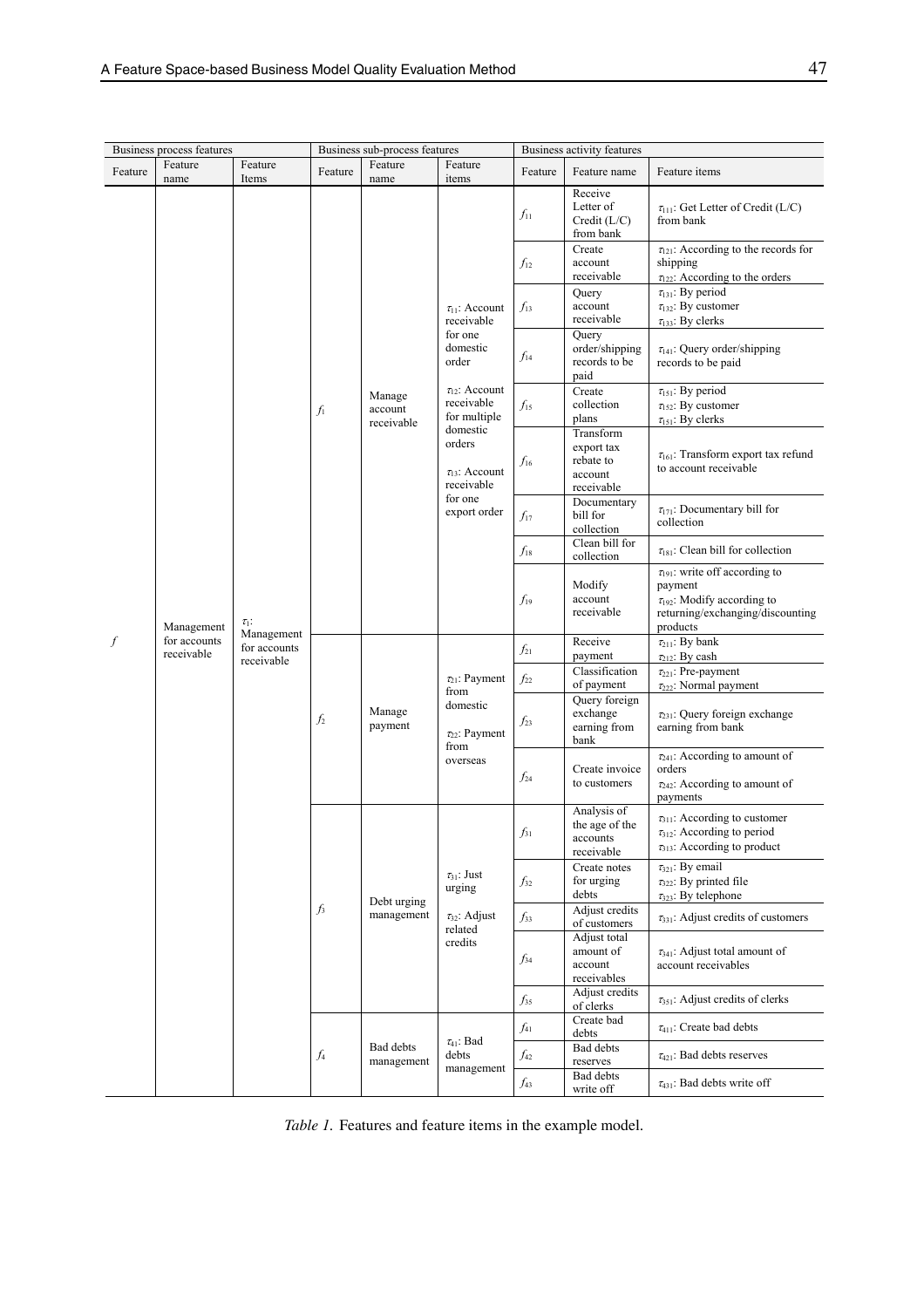| FD type         | FD.                                                                                                                                                                                                                                                                                       | FD type    | FD.                                 |
|-----------------|-------------------------------------------------------------------------------------------------------------------------------------------------------------------------------------------------------------------------------------------------------------------------------------------|------------|-------------------------------------|
|                 | $f \vert^M \to \{f_1, f_2\}, f \vert^0 \to \{f_3, f_4\}$                                                                                                                                                                                                                                  | <b>FSD</b> | $ExecOrder(f_i; f_i; f_i; f_4)$     |
|                 | $f_1 \vert^M \rightarrow \{f_{12}, f_{13}, f_{15}, f_{19}\}, f_1 \vert^0 \rightarrow \{f_{11}, f_{14}, f_{16}\}$                                                                                                                                                                          |            | $ExecOrder(f_{14}; f_{12})$         |
|                 |                                                                                                                                                                                                                                                                                           |            | $ExecOrder(f_{11}; f_{16})$         |
|                 | $f_1^{\,s} \rightarrow \{f_{17}, f_{18}\}, f_2^{\,s} \rightarrow \{f_{21}, f_{22}, f_{24}\}$                                                                                                                                                                                              |            | $ExecOrder(f_{11}; f_{17})$         |
| <b>FID</b>      | $f_2 ^0 \rightarrow f_{23}$<br>$f_3 \vert^M \rightarrow f_{32}$ , $f_3 \vert^0 \rightarrow f_{31}$ , $f_3 \vert^1 \rightarrow \{f_{33}, f_{34}, f_{35}\}$                                                                                                                                 |            | $ExecOrder(f_{11}; f_{18})$         |
|                 |                                                                                                                                                                                                                                                                                           |            | $ExecOrder(f_1, f_1, f_2)$          |
|                 |                                                                                                                                                                                                                                                                                           |            | $ExecOrder(f_1, f_1)$               |
|                 | $f_4 \vert^M \rightarrow f_{41}$ , $f_4 \vert^s \rightarrow \{f_{42}, f_{43}\}$                                                                                                                                                                                                           |            | $ExecOrder(f_{23}; f_{21})$         |
|                 |                                                                                                                                                                                                                                                                                           |            | $ExecOrder(f_{21}; f_{22}; f_{24})$ |
|                 | $f_1 \to f_2$ ( $\tau_{11} \to \tau_{21}$ , $\tau_{12} \to \tau_{21}$ , $\tau_{13} \to \tau_{22}$ )                                                                                                                                                                                       |            | $ExecOrder(f_{31}; f_{32})$         |
|                 | $f_{11} \rightarrow f_{21} (\tau_{111} \rightarrow \tau_{211})$<br>$f_{13} \rightarrow f_{15}$ ( $\tau_{131} \rightarrow \tau_{151}$ , $\tau_{132} \rightarrow \tau_{152}$ , $\tau_{133} \rightarrow \tau_{153}$ )<br>$f_{22} \rightarrow f_{19}$ ( $\tau_{222} \rightarrow \tau_{191}$ ) |            | $ExecOrder(f_{31}; f_{33})$         |
|                 |                                                                                                                                                                                                                                                                                           |            | $ExecOrder(f_{31}; f_{34})$         |
| <b>FVD/FMVD</b> |                                                                                                                                                                                                                                                                                           |            | $ExecOrder(f_{31}; f_{35})$         |
|                 | $f_{23} \to f_{21} (\tau_{231} \to \tau_{211})$                                                                                                                                                                                                                                           |            | $ExecOrder(f_{41}; f_{42})$         |
|                 | $f_{23} \to f_{21} (\tau_{231} \to \tau_{211})$                                                                                                                                                                                                                                           |            | $ExecOrder(f_{41}; f_{43})$         |
|                 |                                                                                                                                                                                                                                                                                           |            |                                     |

*Table 2.* Feature dependencies in the example model.

condition C is true, can a role R have the right to execute activity A;

- Numerical association rule [20] in business object model describes the association between different business objects, e.g., the "*Generated from*" association between *Purchasing Requirement* object and *Purchasing Order* object, or the "*Allocated to*" association between *Sale Order* object and *Customer Payment* object.
- ECA rule [21] in business process model describes the execution order between different business activities, i.e., only when events E occurs and condition C is true, can activity A be allowed to execute; after A's execution, it generates new events E'.

For example, in Figure 2, the execution order of  $f_1$ ,  $f_2$ ,  $f_3$ ,  $f_4$  must be  $f_1 \rightarrow f_2 \rightarrow f_3 \rightarrow f_4$ , therefore we have a FSD *ExecOrder*  $(f_1; f_2; f_3; f_4)$ .

# 2.3. Feature Space Partition

A business model is reusable, but when it is applied for a specific requirement, its feature space should be instantiated as a semi-abstract or fully concrete model (i.e., those features and feature items that are used for other requirements are not necessarily contained). Therefore, the feature space of a business model may be partitioned into two parts: *mandatory* and *optional* parts. The partition basis is the constraints expressed by feature dependencies.

# 3. Model Quality Evaluation Based on Feature Space Matching

In this section, with the aid of feature space as the uniform form of based business models, we design a model quality evaluation method. The basic evaluation process is to semi-automatically compare and analyze the feature spaces between user model and standard model to measure the distance ("gap") between them. Larger distance indicates that the user model is far more inconsistent with the standard model, therefore it has lower quality.

Such distance will be assessed from two points of view: *completeness* and *soundness*. *Completeness* indicates where user model contains necessary elements of standard model, while *soundness* indicates whether user model holds those necessary constraints in standard model.

 $\langle F^S, D^S \rangle$  to denote *standard model* (*S*) and In the following discussion, we will use  $\Omega^{S}$  =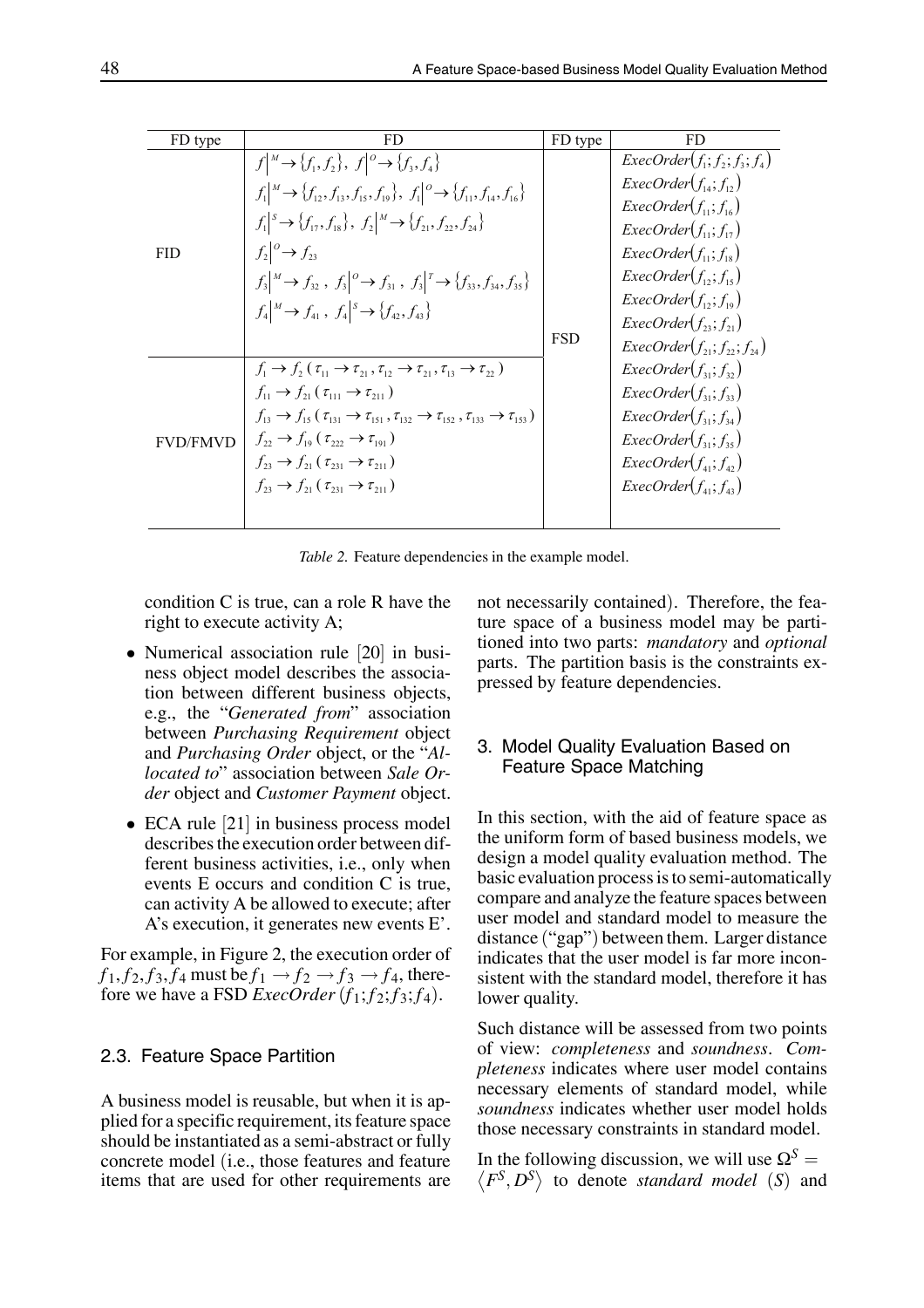$\Omega^U = \langle F^U, D^U \rangle$  as the *user model* (*U*). To illuminate our method with an example, we will use the model in Figure 2 as *S* and use Figure 3 as *U* to evaluate the quality of *U* compared with *S*. Table 3 shows the meanings of those new features that appear in *U*.

| Features or<br><b>Feature Items</b> | Meanings                                                 |
|-------------------------------------|----------------------------------------------------------|
| $f_{10}$                            | Accounts receivable for export                           |
| $f_{1011}$                          | Export tax refund filing                                 |
| $f_{1021}$                          | Transfer Letter of Credit $(L/C)$                        |
| $f_5$                               | Invoice management                                       |
| $f_{51}$                            | Audit invoice                                            |
| $f_{52}$                            | Cancel invoice                                           |
| $\tau_{101}$                        | Accounts receivable for export                           |
| $\tau_{193}$                        | Write off account receivable<br>according to pre-payment |
| $\tau_{51}$                         | Invoice management                                       |

*Table 3.* New features and feature items in user model.

#### 3.1. Completeness

Generally speaking, *completeness* indicates whether a user model contains the mandatory parts of the standard model. No containing or partial containing means it is possible that some functions are lost in *U*, or *U*'s application scope is narrowed. The more lost functions there are, the less completeness *U* has.

Aiming at feature space-based business models, *completeness* is measured from two aspects:

(1) *Which mandatory features (in S) are not contained in U?* If a mandatory feature *f* in *S* does not exist in *U*, functions of *f* will not be supported in *U*;

(2) *Which mandatory feature items (in S) are not contained in U?* If a mandatory feature item <sup>τ</sup> of *f* in *S* does not exist in *U*, then *U* cannot be reused in the specific domain provisioned by  $\tau$ of *f* , therefore *U*'s application scope is reduced.

**Definition 1.** (Completeness Matching Degree <sup>ω</sup>) The *completeness matching degree* of *U* compared with *S* is defined as the proportion of the number of mandatory features (in *S*) contained in *U*, compared with the total number of mandatory features (in *S*).

We use algorithms 1 and 2 to calculate  $\omega$ .

Algorithm 1 (Generating the mandatory feature set of a feature)

*GenerateMandatoryPart*(*f , T, S*)

Input:  $\Omega = \langle F^S, D^S \rangle$ ,  $f \in F^S$ ,  $T \subseteq dom^S(f)$ , where  $dom^S(f)$  denotes the domain of *f* when it is in *S*;

Output: *MP*

- Step 1: Set the domain of *f* as *T*, add *f* into *MP* and set *f* and all its feature items with flag 1;
- Step 2: Select one feature *g* with no flag from *MP* and suppose  $dom^S(g) = Q$ ;
	- Step 2.1: Select one feature item  $\tau$  with no flag from *Q* with the essential sub-feature set es set( $\tau$ );

Step 2.1.1: If es\_set( $\tau$ ) =  $\emptyset$ , then go to Step 2.1.4;

- Step 2.1.2:  $\forall k \in \text{es\_set}(\tau)$ , find those FVD/FMVDs (from  $D^S$ ) between f and k; then according to these FVD*/*FMVDs, choose those mandatory feature items of *k*, denoted as  $\tau(k)$  (i.e., when *f* is instantiated as  $\tau$ , *k* should be instantiated as any items in  $\tau(k)$ ;
- Step 2.1.3: If  $k \in MP$ , let  $dom(k) = dom(k) \cup \tau(k)$ ; otherwise, let  $dom(k) = \tau(k)$  and add *k* to *MP*;
- Step 2.1.4: Set  $\tau$  with flag 1 and continue to execute Step 2.1 until there are no such  $\tau$ ;



*Figure 3.* Feature space for the user model of "Account Receivable Management".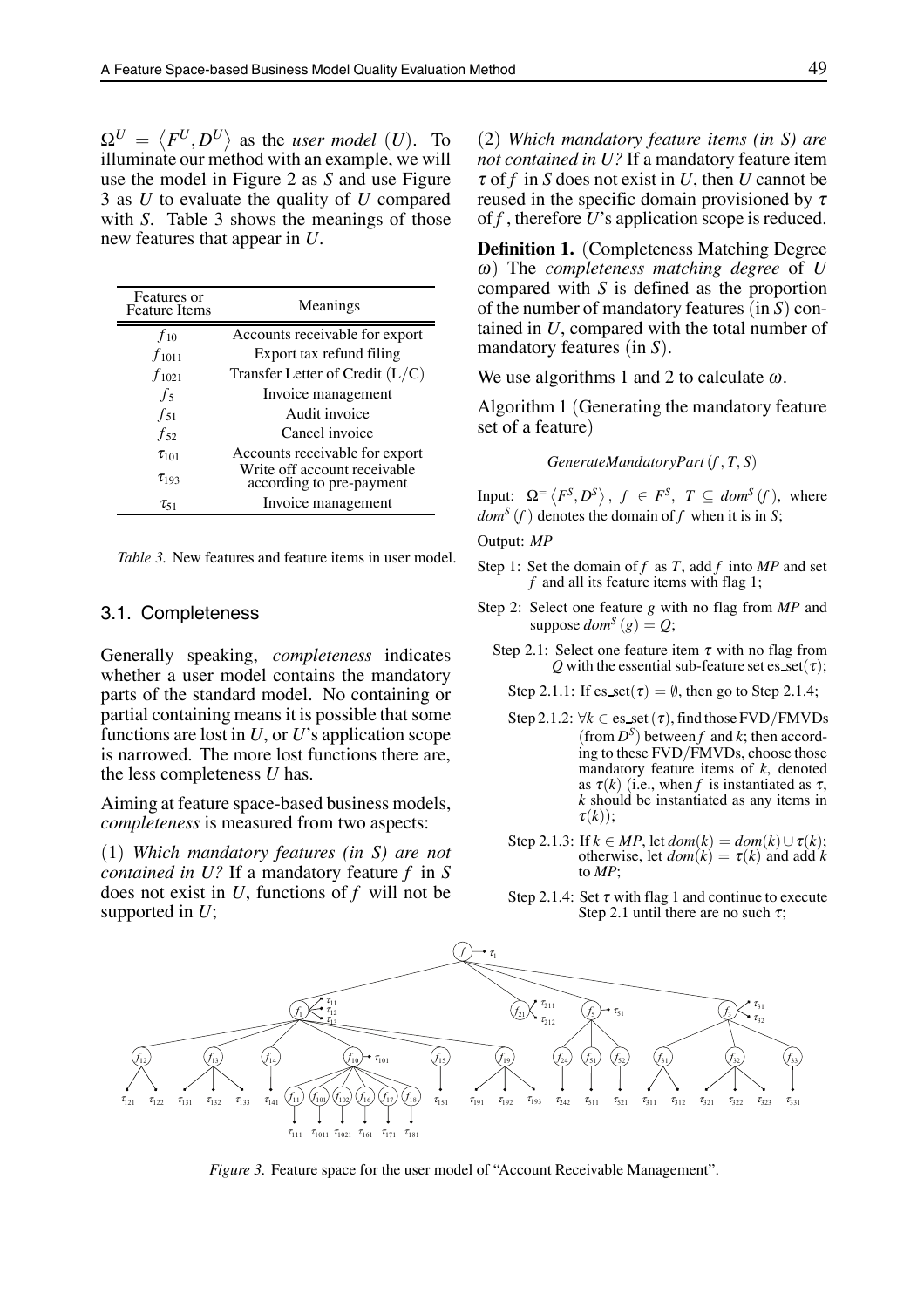Step 2.2: If there are no such *g* in Step 2, the algorithm ends. Now *MP* contains *f* 's all mandatory descendant features and the corresponding feature items.

Algorithm 2 (Calculating the completeness matching degree between *U* and *S*)

#### *CalculateMatchDeg* (*U, S*)

Input: 
$$
\Omega = \langle F^S, D^S \rangle
$$
,  $\Omega^U = \langle F^U, D^U \rangle$ 

Output: <sup>ω</sup>

- Step 1: Suppose the root feature of *S* is *f* , with the domain  $T = dom^S(f)$ . Call Algorithm 1 to generate *f*'s mandatory descendant features and feature items in *S*, i.e., *MP* = *GenerateMandatoryPart*  $(f, T, S);$
- Step 2: Calculate the number of features*/*feature items contained in  $MP$ , i.e.,  $N = |MP|$ ,  $M = \sum$ *g*∈*MP* |*dom* (*g*)|;

Step 3: Let 
$$
n = 0
$$
,  $m = 0$ , and  $\forall g \in MP$ ,

Step 3.1: If  $g \notin F^U$ , let  $n = n + 1$ ;

Step 3.2: If  $g \in F^U$ , then  $\forall \tau \in dom^U(g)$ , if  $\tau \notin$  $dom^S(g)$ , let  $m = m + 1$ . Repeat Step 3.2 until all the feature items of *g* have been checked;

Step 3.3: Repeat Step 3 until all *g* has been checked;

.

Step 4: 
$$
\omega = \left(1 - \frac{n}{N}\right) \times \left(1 - \frac{m}{M}\right)
$$

Here we use the algorithm for the example, and the results are shown in Table 4.  $\omega = 0.5546$  indicates that only 55*.*46% mandatory elements in standard model are contained in the user model to be evaluated.

| Features that are<br>contained in the<br>mandatory part of $S_{-}$<br>but not contained in $U$ | Features items that are<br>contained in the<br>mandatory part of S<br>but not contained in $U$ |  |
|------------------------------------------------------------------------------------------------|------------------------------------------------------------------------------------------------|--|
| f <sub>2</sub>                                                                                 | $\tau_{21}, \tau_{22}$                                                                         |  |
| $f_4$                                                                                          | $\tau_{41}$                                                                                    |  |
|                                                                                                | $\tau_{152}, \tau_{153}$                                                                       |  |
| $f_{22}$                                                                                       | $\tau_{221}, \tau_{222}$                                                                       |  |
| $f_{23}$                                                                                       | $\tau_{231}$                                                                                   |  |
|                                                                                                | $\tau_{241}$                                                                                   |  |
|                                                                                                | $\tau_{313}$                                                                                   |  |
| $f_{34}$                                                                                       | $\tau_{341}$                                                                                   |  |
| $f_{35}$                                                                                       | $\tau_{351}$                                                                                   |  |
| $n = 6, m = 12, N = 26, M = 43,$                                                               |                                                                                                |  |
|                                                                                                | $\omega = \left(1 - \frac{6}{26}\right) \times \left(1 - \frac{12}{43}\right) = 0.5546$        |  |

*Table 4.* Calculating the completeness matching degree between *U* and *S* in the example.

#### 3.2. Soundness

Generally speaking,*soundness*indicates whether *U* preserves the semantics constraints in *S*. The more destroyed constraints there are in *U*, the less soundness *U* has.

Aiming at feature space-based business models (in which semantics constraints are expressed as FDs), soundness may be mainly measured from the following four aspects:

(1) *Soundness of composition relationships between features* (WPA). If some WPA are destroyed, then even if *U* contains all the mandatory features in *S*, it will still lead to chaos of feature organizations, which will deteriorate the maintainability and understandability of models;

(2) *Soundness of instantiation relationships between features*(FVD*/*FMVD). If some of FVD*/* FMVD are destroyed, then the reuse scope of related features will be widened and lead to unallowed interpretations of the models;

(3) *Soundness of integration relationships between features* (FID). If some of FID are destroyed, then the reuse scope of related features will also be widened;

(4) *Soundness of semantics dependency between features* (FSD). If some of FSD are destroyed, model semantics will be lost or intensified.

**Definition 2.** (Soundness Matching Degree θ) The *soundness matching degree* of *U* compared with *S* is defined as the degree that (1) *U* preserves the semantics constraints in *S* and (2) the semantics constraints in *U* destroy the constraints in *S*.

In the following subsections, we will present the metrics of  $\theta$  aiming at four types of FD respectively.

#### **3.2.1. WPA Soundness**

Although in Section 3.1 we have considered the degree that *U* contains mandatory features in *S*, obviously we have ignored to measure whether the composition relationships between these features in *S*are preserved in *U*, too. In this section, we try to compare structures of *U*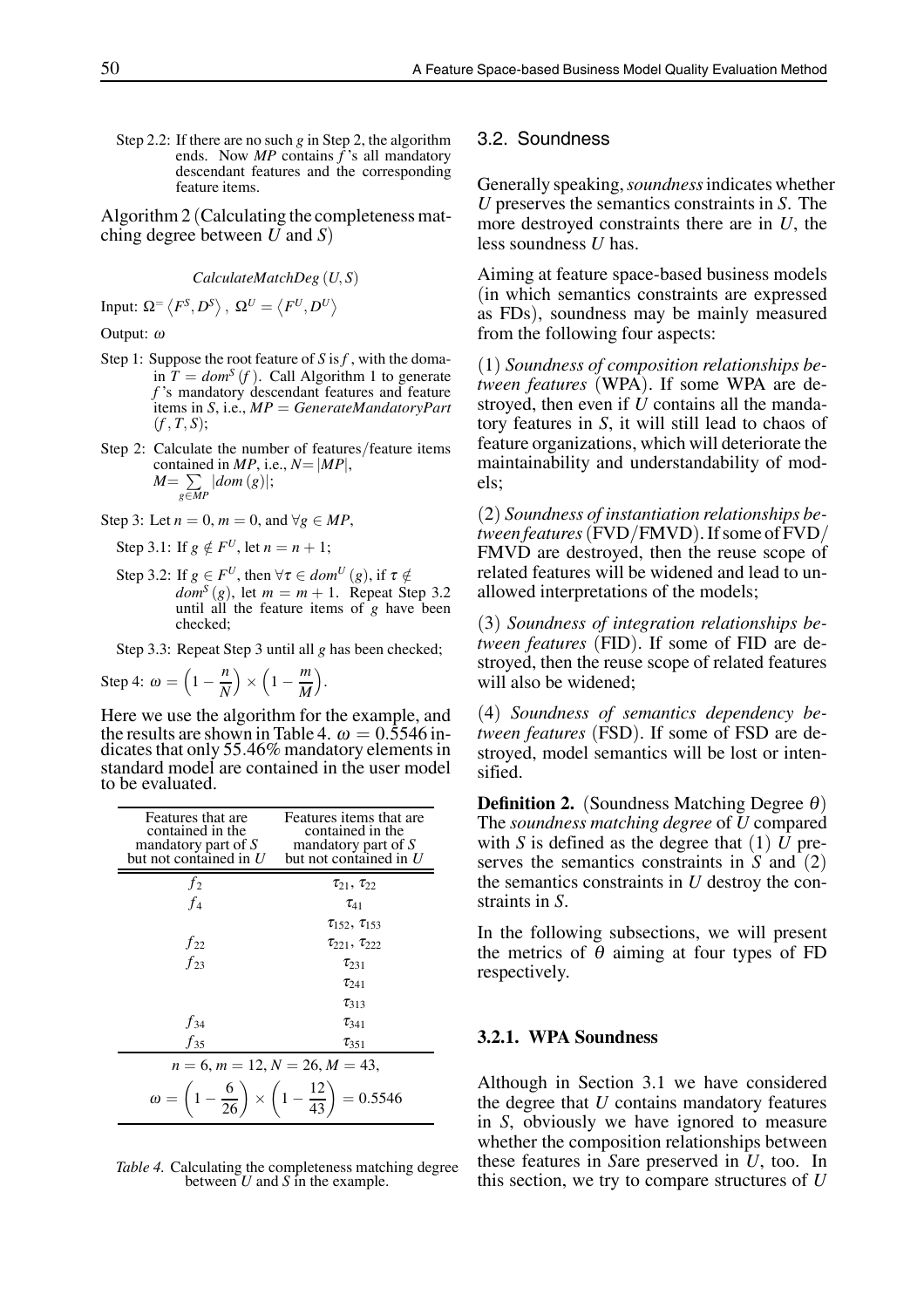and *S* to assess the WPA soundness by considering five types of matching between *U* and *S*, i.e., the degree that WPA in *U* satisfies the WPA in *S*.

The five types of matching are imported from [22].

- *Embedded Matching* (EM). This is the soundest matching, in which all the WPA have been preserved and the number of children of a feature is equal in *U* and in *S*.
- *Area Matching* (AM). Similar to EM, all the WPA are also preserved, whereas the number of children of a feature in *U* is larger than the number of children of the same feature in *S*.
- *Containment Matching* (CM). The WPA in *S* possibly no longer maintains in *U*, but all the Ancestor-Descendant relationships in *S* are certain to maintain in *U*.
- *Strong Constrained Containment Matching* (SCCM). Based on CM, SCCM should also follow the rule that if there are no Ancestor-Descendant relationships between  $f_1, f_2, f_3$ , then

$$
|ancestor(f_1) \cap ancestor(f_2)|
$$
  
= |ancestor(f\_1) \cap ancestor(f\_3)|  $\in D^S$   
 $\Leftrightarrow$   

$$
|ancestor(f_1) \cap ancestor(f_2)|
$$
  
= |ancestor(f\_1) \cap ancestor(f\_3)|  $\in D^U$ 

• *Weak Constrained Containment Matching* (WCCM). Based on CM, WCCM should also follow the rule that if there are no Ancestor-Descendant relationships between  $f_1, f_2, f_3$ , then

$$
|ancestor(f_1) \cap ancestor(f_2)|
$$
  
< 
$$
|ancestor(f_1) \cap ancestor(f_3)| \in D^S
$$
  

$$
\Leftrightarrow |ancestor(f_1) \cap ancestor(f_2)|
$$
  

$$
\leq |ancestor(f_1) \cap ancestor(f_3)| \in D^U
$$

It is easy to see that the matching degree of the five types is: EM→AM→SCCM→WCCM→ CM, where an arrow aims at a more loose matching from a more tight one. For more discussions about these matchings, please refer to [22].

If *U* and *S* satisfy one of the above matchings, the WPA soundness matching degree between them may be measured by calculating the number of editing operations (e.g., *insert*, *delete* or *modify* features*/*feature items*/*WPA) which make *U* accord with *S*. The larger the number is, the smaller WPA soundness should be, and vice versa.

Algorithm 3 (WPA soundness matching degree)

*CalculateWPAMatchDegree*(*U, S*)

Input: *U*, *S*

Output:  $\theta_{WPA}$ 

- Step 1: Judge which types of matching are possible between *U* and *S*;
- Step 2: Calculate the editing cost for each matching between *U* and *S* and find the matching with the smallest editing cost  $\gamma$ ;
- Step 3: Calculate the *total size* of *S*, i.e.,

$$
K = |F^{S}| + \sum_{f \in F^{S}} |dom(f)| + \sum_{f \in F^{S}} |child(f)|;
$$

.

Step 4: 
$$
\theta_{\text{WPA}} = \exp\left(-\frac{\gamma}{K}\right)
$$

In step 1, we may directly import the *GenericMatching* algorithm from [22] and use some specific *optimization strategies* (e.g., [23][24]) to reduce the time complexity. Due to limited space, we will not introduce the concrete process of these algorithms.

Using Figure 3 as an example, the WPA soundness matching degree between

- *S* and  $U_1$  is  $\exp\left(-\frac{0}{5}\right) = 1$  (*U* does not need any revision);
- *S* and  $U_2$  is  $\exp(-\frac{1}{5}) = 0.819$  (*g* should be deleted);
- *S* and *U*<sub>3</sub> is  $\exp(-\frac{4}{5}) = 0.449$  (delete *g* and *h*, set  $f_4$  and  $f_5$  as the children of  $f_2$ );
- *S* and *U*<sub>4</sub> is exp  $\left(-\frac{6}{5}\right) = 0.301$  (insert *f*<sub>2</sub> as a child of  $f_1$ , delete the WPA between  $f_4$ ,  $f_5$  and  $f_1$ , set  $f_4$  and  $f_5$  as the children of  $f_2$ );
- *S* and  $U_5$  is  $\exp(-\frac{7}{5}) = 0.247$  (delete *g*, insert  $f_2$  as a child of  $f_1$ , set  $f_4$  as the children of  $f_2$ , delete the WPA between  $f_5$ and  $f_1$ , set  $f_5$  as the children of  $f_2$ , set  $f_3$ as the children of  $f_1$ );

For the examples in Figure 2 (as *S*) and Figure 3 (as *U*), we could observe that the matching between them is a *CM*-type matching, and the editing operations to modify *U* to *S* are listed in Table 5.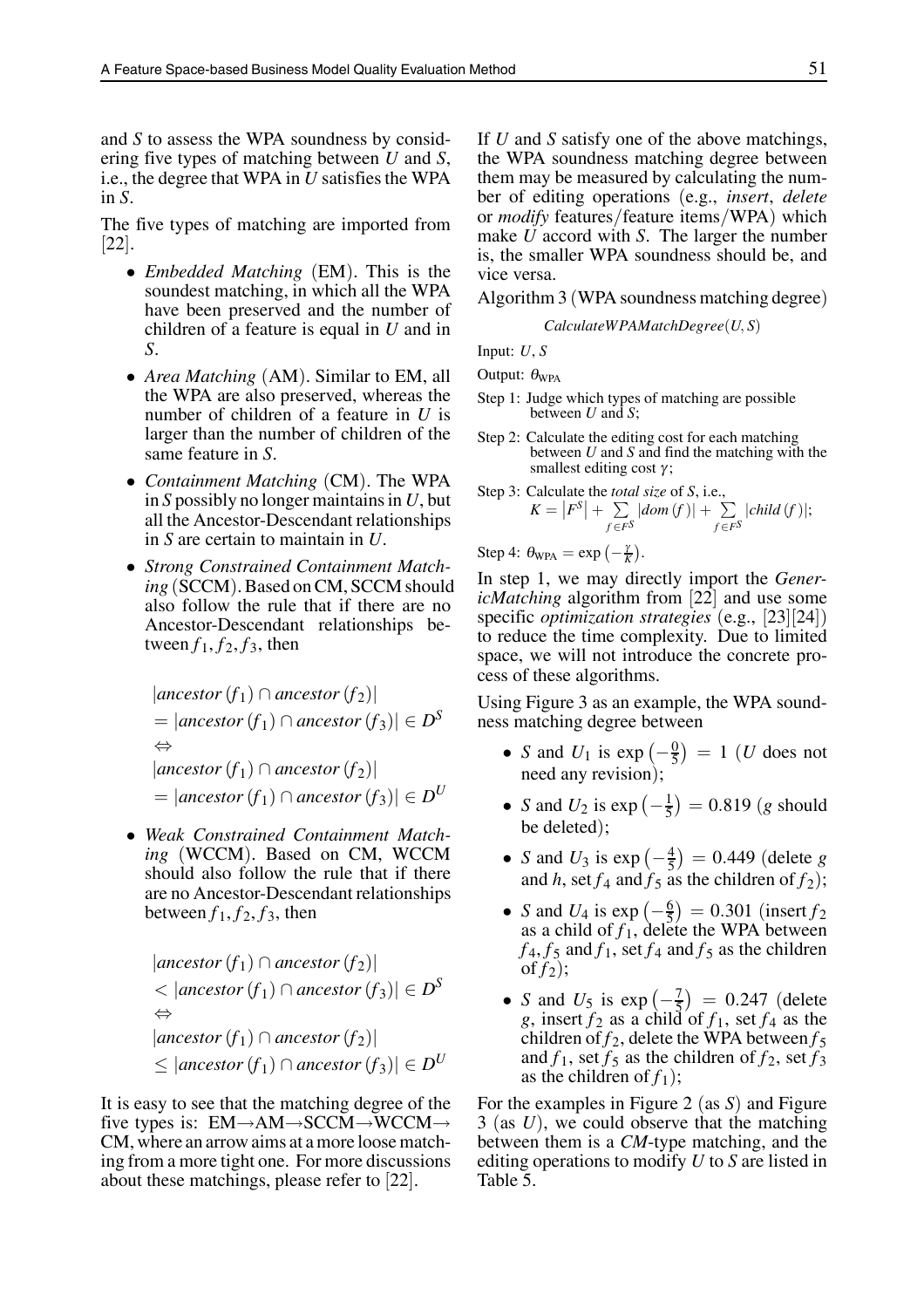| Editing operation                                                                                 | Editing<br>cost | Editing operation                                  | Editing<br>cost |
|---------------------------------------------------------------------------------------------------|-----------------|----------------------------------------------------|-----------------|
| Delete $f_{10}$ and its item $\tau_{101}$                                                         | 2               | Add one item $\tau_{313}$ for $f_{31}$             |                 |
| Delete WPA between $f_1$ and $f_{10}$                                                             |                 | Create $f_{34}$ and its item $f_{341}$             |                 |
| Delete WPA between $f_{10}$ and $f_{11}$ , $f_{101}$ , $f_{102}$ , $f_{16}$ , $f_{17}$ , $f_{18}$ | 6               | Create $f_{35}$ and its item $f_{351}$             | 2               |
| Delete $f_{101}$ and its item $\tau_{1011}$                                                       | 2               | Add WPA between $f_{34}, f_{35}$ and $f_3$         |                 |
| Delete $f_{102}$ and its item $\tau_{1021}$                                                       | 2               | Add $f_4$ and item $\tau_{41}$                     |                 |
| Add WPA between $f_{11}$ , $f_{16}$ , $f_{17}$ , $f_{18}$ and $f_1$                               | 4               | Add $f_{41}$ and item $\tau_{411}$                 |                 |
| Add two items $\tau_{152}$ , $\tau_{153}$ for $f_{15}$                                            | 2               | Add $f_{42}$ and item $\tau_{421}$                 | 2               |
| Add one item $\tau_{193}$ for $f_{19}$                                                            |                 | Add $f_{43}$ and item $\tau_{431}$                 | 2               |
| Create $f_2$ and its two items $\tau_{21}$ , $\tau_{22}$                                          | 3               | Add WPA between $f_{41}$ , $f_{42}$ , $f_{43}$ and | 3               |
|                                                                                                   |                 | $f_4$                                              |                 |
| Delete WPA between f and $f_{21}$                                                                 |                 | Add WPA between $f_4$ and $f$                      |                 |
| Add WPA between $f_2$ and $f$                                                                     |                 | Delete $f_{51}$ and item $\tau_{511}$              |                 |
| Create $f_{22}$ and two items $\tau_{221}$ , $\tau_{222}$                                         | 3               | Delete $f_{52}$ and item $\tau_{521}$              |                 |
| Create $f_{23}$ and its item $\tau_{231}$                                                         | 2               | Delete WPA between $f_{51}, f_{52}$ and $f_5$      |                 |
| Delete WPA between $f_{24}$ and $f_5$                                                             |                 | Delete WPA between $f_5$ and $f$                   |                 |
| Add one item $\tau_{241}$ for $f_{24}$                                                            |                 | Delete $f_5$ and item $\tau_{51}$                  |                 |
| Add WPA between $f_{21}$ , $f_{22}$ , $f_{23}$ , $f_{24}$ and $f_2$                               | 4               |                                                    |                 |
| $\gamma$ =64, K=94, $\theta_{\text{WPA}} = \exp\left(-\frac{64}{94}\right) = 0.5062$              |                 |                                                    |                 |

*Table 5.* Editing operation list and the WPA soundness matching degree for the example.

# **3.2.2. FVD***/***FMVD Soundness**

An FVD*/*FMVD describes the dependencies between values of two sets of features. If an FVD*/*FMVD exists in *S*, but does not in *U*, this means that the instantiation of related features in *U* is no longer constrained by this FVD*/*FMVD, which enlarges the reuse scope of *U*. Otherwise, if an FVD*/*FMVD exists in *U*, but does not in *S*, it will reduce *U*'s reuse scope. Both situations are inadvisable.

Algorithm 4 (FVD*/*FMVD soundness matching degree)

Input: *S*, *U*;

Output:  $\theta_{\text{FVD}}$ ;

- Step 1: Suppose  $\Theta = F^S \cap F^D$ , then try to obtain the Θ's feature closure in *S* and *U* respectively, according to Armstrong axiom, denoted as Θ*<sup>S</sup>*<sup>∗</sup> and  $\Theta^{U*}$ , and let  $\Sigma = \Theta^{S*} \cap \Theta^{U*}$ ;
- Step 2: According to the instantiation process, get  $\Sigma$ 's all possible instances in *S* and *U* respectively, denoted as  $T(\Sigma^S)$  and  $T(\Sigma^U)$ ;

Step 3: 
$$
\theta_{\text{FVD}} = 1 - \left| \frac{|T(\Sigma^U) - T(\Sigma^S)|}{|T(\Sigma^S)|} \right|
$$
.  $\theta_{\text{FVD}} < 1$  indi-  
cates that there  $\exists t \in T(\Sigma^U)$  but  $t \notin T(\Sigma^S)$ ,

therefore the reuse scope of  $\hat{U}$  is larger than  $S$ .

In the example, we have

$$
\Theta = F^{S} \cap F^{D}
$$
  
= {f, f<sub>1</sub>, f<sub>3</sub>, f<sub>11</sub>, f<sub>12</sub>, f<sub>13</sub>, f<sub>14</sub>, f<sub>15</sub>, f<sub>16</sub>, f<sub>17</sub>,  
f<sub>18</sub>, f<sub>19</sub>, f<sub>21</sub>, f<sub>24</sub>, f<sub>31</sub>, f<sub>32</sub>, f<sub>33</sub>},  
|T (Σ<sup>S</sup>)| = 648, |T (Σ<sup>U</sup>) – T (Σ<sup>S</sup>)| = 136,

therefore

$$
\theta_{\text{FVD}} = 1 - \left| \frac{|T(\Sigma^U) - T(\Sigma^S)|}{|T(\Sigma^S)|} \right| = 1 - \frac{136}{648} = 0.7901.
$$

#### **3.2.3. FID Soundness**

Algorithm 5 (FID soundness matching degree) Input: *U*, *S*

Output:  $\theta_{\text{FID}}$ 

Step 1: Let  $\Theta = F^S \cap F^D$ ;

- Step 2:  $\forall f \in \Theta$ , according to the FIDs between *f* and its child features, calculate the following four sets of *f* both in *U* and *S*, respectively,
	- Mandatory feature set *Mandatory*<sup>*S*</sup> (*f*), *Mandatory*<sup>*U*</sup> (*f*);
	- Optional feature set  $Optional<sup>S</sup>(f)$ ,  $Optional<sup>U</sup>(f)$ ;
	- Single selection feature set *SingleSelection<sup>S</sup>* (*f* )*, SingleSelection<sup>U</sup>* (*f* );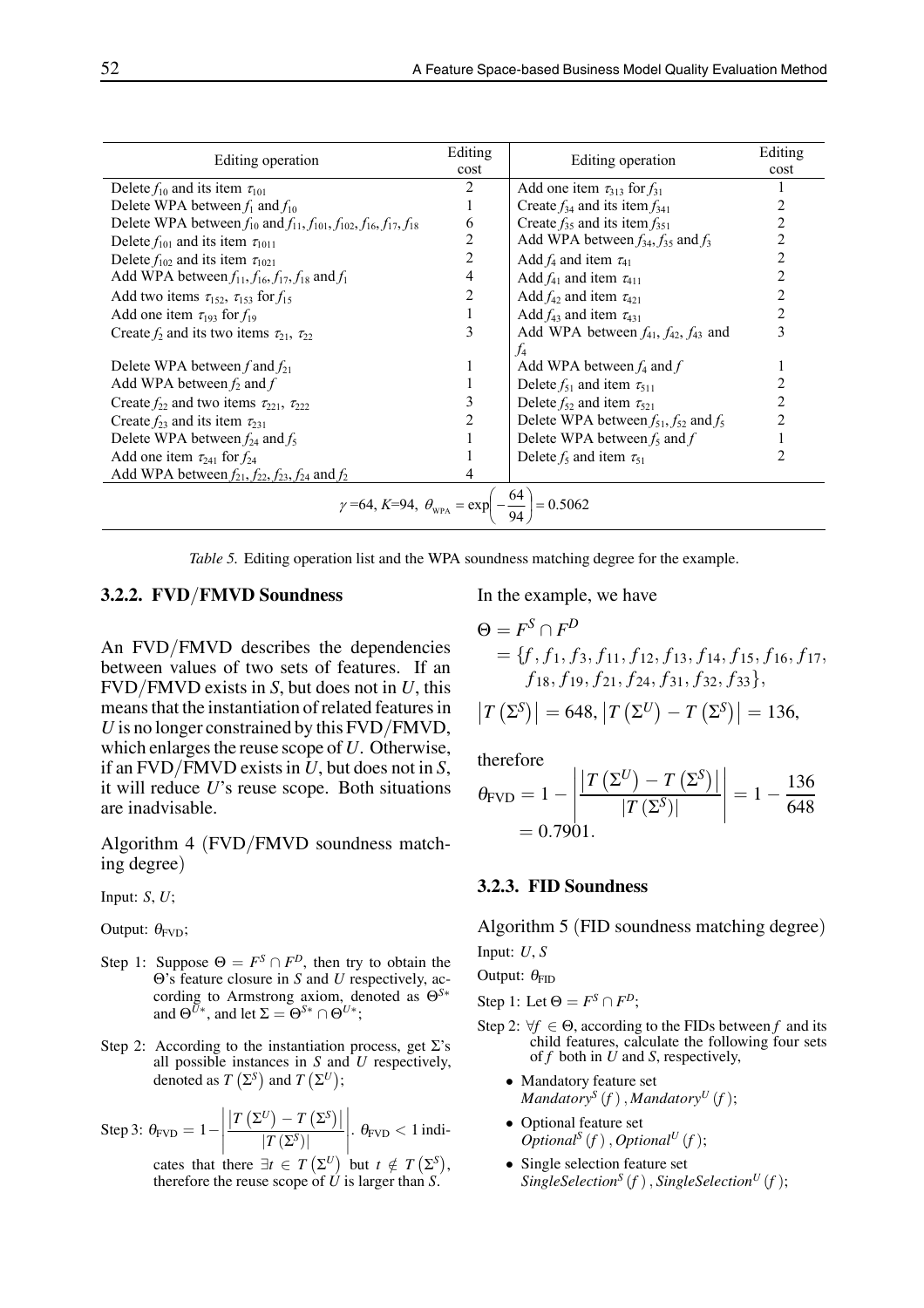- Multiple selection feature set *MultipleSelection<sup>S</sup>*  $(f)$ *, MultipleSelection<sup><i>U*</sup>  $(f)$ .
- Step 3:  $\forall f \in \Theta$ , calculate the FID soundness matching degree between *U* and *S*, i.e.,

$$
FIDMatchDeg(f) =
$$
\n
$$
\frac{1}{4} \times \left( \left| \frac{\left| M^{S}(f) - M^{U}(f) \right|}{\left| M^{S}(f) \right|} \right| + \left| \frac{\left| O^{S}(f) - O^{U}(f) \right|}{\left| O^{S}(f) \right|} \right| + \left| \frac{\left| S^{S}(f) - S^{U}(f) \right|}{\left| S^{S}(f) \right|} \right| + \left| \frac{\left| T^{S}(f) - T^{U}(f) \right|}{\left| T^{S}(f) \right|} \right| \right)
$$

Step 4:  $\theta_{\text{FID}} = \frac{1}{|\Theta|} \sum_{f \subset \Theta}$ *f* ∈Θ *FIDMatchDeg* (*f* ).

In the example, we have

$$
\theta_{\text{FID}} = \frac{1}{|\Theta|} \sum_{f \in \Theta} \text{FIDMatchDeg}(f) = 0.7920
$$

(Detailed measurement process is ignored here).

# **3.2.4. FSD Soundness**

Because different types of FSD are quite varied, it is difficult to provide a uniform strategy for FSD soundness evaluation, but the basic process may be summarized as follows:

(1) Check whether the model elements in *U* fully satisfy each constraint of FSD in *S* or not;

(2) Check whether the FSD in *U* destroys the constraints of FSD in *S* or not.

In practice, specific evaluation methods must be carefully invented for each type of FSDs (e.g., ECA rules, numeric association rules, ECA rules, etc). Due to limited space we will not show the details of these methods.

For our example, we have  $\theta_{\text{FSD}} = 0.8735$ .

#### **3.2.5. Integrated Soundness**

Four types of soundness are integrated together to get the final soundness between *U* and *S*. However, the four types of soundness should not be considered as having the same importance. According to our experience, we consider that the order of their weightiness may be  $\theta_{WPA} > \theta_{FSD} > \theta_{FVD} > \theta_{FID}$  and their weights are specified as 0.45, 0.3, 0.15 and 0.1. Therefore, the integrated soundness is calculated by

$$
\theta = 0.45 \times \theta_{\text{WPA}} + 0.3 \times \theta_{\text{FSD}}
$$

$$
+0.15 \times \theta_{\text{FVD}} + 0.1 \times \theta_{\text{FID}}
$$

So in the example, we have

$$
\theta = 0.45 \times 0.5062 + 0.3 \times 0.8735
$$
  
+ 0.15 \times 0.7901 + 0.1 \times 0.7920  
= 0.6876.

# 3.3. Total Evaluation

In subsections 3.1 and 3.2 we have introduced two metrics for business model quality evaluation, i.e., *completeness* and *soundness*, and the final quality of *U* compared with *S* may be calculated by  $MatchDeg(U, S) = 0.5 \times (\omega + \theta)$ .

In our practice, the following standards are adopted by decision-makers to determine whether a user model is acceptable or not:

- *MatchDeg*( $U, S \geq 0.8$ : *U* is "*good*";
- $0.5 \leq MatchDeg(U, S) < 0.8$ : *U* is "*acceptable*";
- $\bullet$  0.3  $\leq$  *MatchDeg*(*U, S*)  $\lt$  0.5: *U* is "*bad*";
- $MatchDeg(U, S) < 0.3$ : *U* is "*unacceptable*".

In the example, we have

$$
MatchDeg(U, S) = 0.5 \times (\omega + \theta)
$$
  
= 0.5 \times (0.5546 + 0.6876)  
= 0.6211.

It means that the consistency between the user model *U* in Figure 3 and the standard model *S* in Figure 2 is 62.11% and we may draw the conclusion that *U* is an "*acceptable*" model and needs slight revisions.

#### 4. Practical Validation

We applied the evaluation method in a course named "*Enterprise Resource Planning: Design and Practice*" in the semester of spring 2006.

Aiming at a specific business domain "*Purchase Requirement and Order Management*", we asked each student to build their user model (using feature space as modeling language) based on their own understanding on this domain. After their models had been submitted,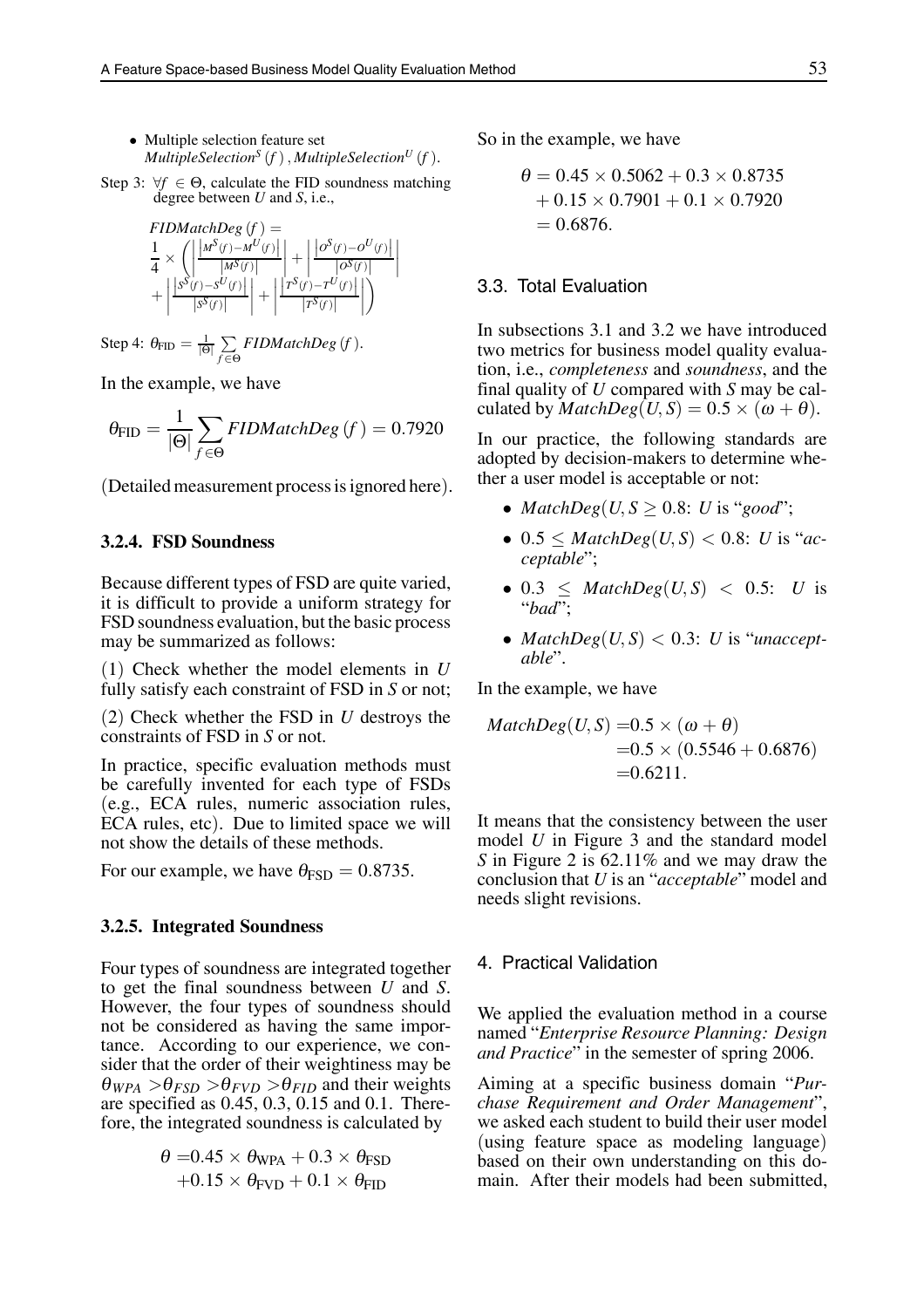we applied our evaluation method on them and got the following results:

| <i>MatchDeg</i> | Number of student models |
|-----------------|--------------------------|
| [0.8, 1]        | $5(17.9\%)$              |
| [0.5, 0.8)      | 11(39.3%)                |
| [0.3, 0.5)      | $9(32.1\%)$              |
| (0, 0.3)        | 3(10.7%)                 |

*Table 6.* Results of experiments during the course.

Then, two assistant instructors who both had wide experience in *purchase* domain, manually evaluated these models and got similar results. This showed that our method was consistent with reality and applicable in practice.

# 5. Conclusions

In order to solve the problem of "*how to quantitatively evaluate and compare the quality of business models*", we propose a new approach for business model quality evaluation, based on feature space with the following contributions:

- Based on the traditional feature modeling techniques, we extend them and import the concept "feature dependency" to uniformly express various forms of business models.
- We measure the distance between user model and standard model from two viewpoints, i.e., completeness and soundness.
- Completeness is used to judge whether a user model contains necessary model elements in the standard model. It can be measured by examining the integrity of features and feature items.
- Soundness is used to judge whether various constraints in a user model can satisfy and not destroy all the constraints in *S*. It can be measured by examining FD's diversity between *U* and *S*.

However, our method still has some shortcomings, e.g.,

• Although feature modeling is useful, it is complex to transform other forms of models into feature space-based models. In addition, such form of models seems

to lack the ability to describe processoriented business model;

- We have not yet found a uniform form for various types of FSD, therefore we do not have such a uniform algorithm to evaluate FSD soundness.
- Since business models and information system are both socio-technical systems and not purely technical ones, formal and fully automatic evaluation might be cumbersome, problematic, and leads to irrelevant results.

Further research should address such issues.

#### **References**

- [1] F. FABBRINI, M. FUSANI, S. GNESI, G. LAMI, An Automatic Quality Evaluation for Natural Language Requirements. *Proceedings of the Seventh International Workshop on RE: Foundation for Software Quality*, (2001) Interlaken, Switzerland.
- [2] B. VOJISLAV, J. MISIC, L. ZHAO, Evaluating the Quality of Reference Models. *Proceedings of the 19th International Conference on Conceptual Modeling, LNCS 1920/2000*,(2000), 484–498, Salt Lake City, Utah, USA.
- [3] J. KROGSTIE, *Evaluating UML Using a Generic Quality Framework*. In UML and the Unified Process, L. Favre, Ed., (2003), 1–22, IDEA Group.
- [4] C. GLEZER, M. LAST, E. NACHMANY, P. SHOVAL, Quality and Comprehension of UML Interaction Diagrams: an Experimental Comparison. *Information and Software Technology*, **10** (2005), 675–692.
- [5] B. BERENBACH, Evaluating the Quality of a UML Business Model. *Proceedings of the 11th IEEE International Conference on Requirements Engineering*, (2003) Stanford, CA, USA.
- [6] M. GLINZ, Improving the Quality of Requirements with Scenarios. *Proceedings of the Second World Congress for Software Quality*, (2000), 55–60, Yokohama, Japan.
- [7] D. L. MOODY, Measuring the Quality of Data Models: an Empirical Evaluation of the Use of Quality Metrics in Practice. *Proceedings of the 11th European Conference on Information Systems*, (2003) Naples, Italy.
- [8] H. B. LI, D. C. ZHAN, X. F. XU, Semantic Relation Based Exception Detection in Workflow Systems. *International Journal of Computer Science and Network Security*, 2B (2006), 160–165.
- [9] V. ATLURI, W. K. HUANG, A Petri Net-based Safety Analysis of Workflow Authorization Models. *Journal of Computer Security*, **2**/3 (2000), 209–240.